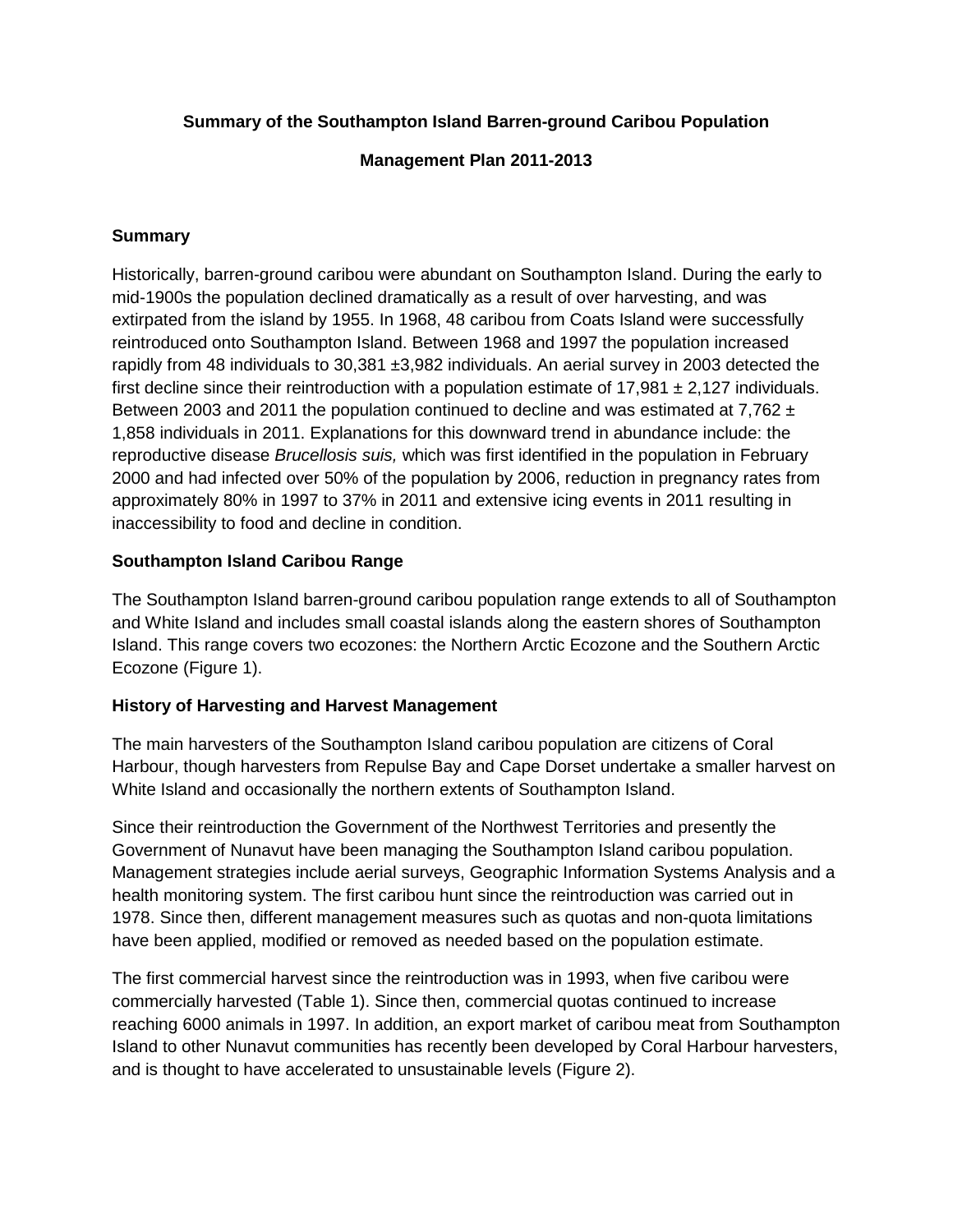# **Management of the Southampton Island Caribou Population**

The objectives of Southampton Island Caribou Management:

- 1. To manage the Southampton Island Caribou Population in a co-operative manner that involves the full participation of the Hunters and Trappers Organization, community and government.
- 2. To include local knowledge, Inuit Qaujimajatuqangit and scientific knowledge equally in the management process.
- 3. To promote local and regional involvement in decision-making.
- 4. To conserve and manage in order to maintain a healthy Southampton Island barrenground caribou population and to recover a depleted population.
- 5. To meet (Government of Nunavut, Nunavut Tunngavik Inc. and Coral Harbour Hunters and Trappers Organization) at least once per year to re-visit management plan goals and objectives.

The Management Plan has identified four specific priorities, which are:

- 1. To establish harvesting limitations either through Hunters and Trappers Organization regulated bylaws, non-quota limitations, and/or through the establishment of a Total Allowable Harvest for the purposes of sustainably harvesting the Southampton Island caribou population.
- 2. Establish a mutually agreed upon monitoring program using Inuit Qaujimajatuqangit, local knowledge and scientific knowledge to inform priority one.
- 3. To insure the management plan recommendations remain flexible to allow for timely adjustment to priorities one and two where and when necessary.
- 4. To meet (Government of Nunavut, Nunavut Tunngavik Inc. and Coral Harbour Hunters and Trappers Organization) at least once per year to re-visit and re-asses management plan priorities.

# **Harvest Management**

The management plan identifies over-harvesting as the single greatest risk to the long-term survival of the Southampton Island caribou population (Table 2, Figure 3), and recommends the practice of sustainable harvest management. The management plan uses known productivity rates and pregnancy rates to estimate the total sustainable harvest.

The Southampton Island caribou herd sex ratio is estimated to be approximately 70% females to 30% male. Due to the prevalence of *Brucella suis*, pregnancy rates have declined to 35% (Figure 4). Therefore, only an estimated 60% of the females are capable of successfully calving. Using these rates, a 20% calf mortality rate and the 2011 population estimate, the management plan estimated that 1,304 calves are introduced into the population annually. Harvest exceeding this amount would be unsustainable.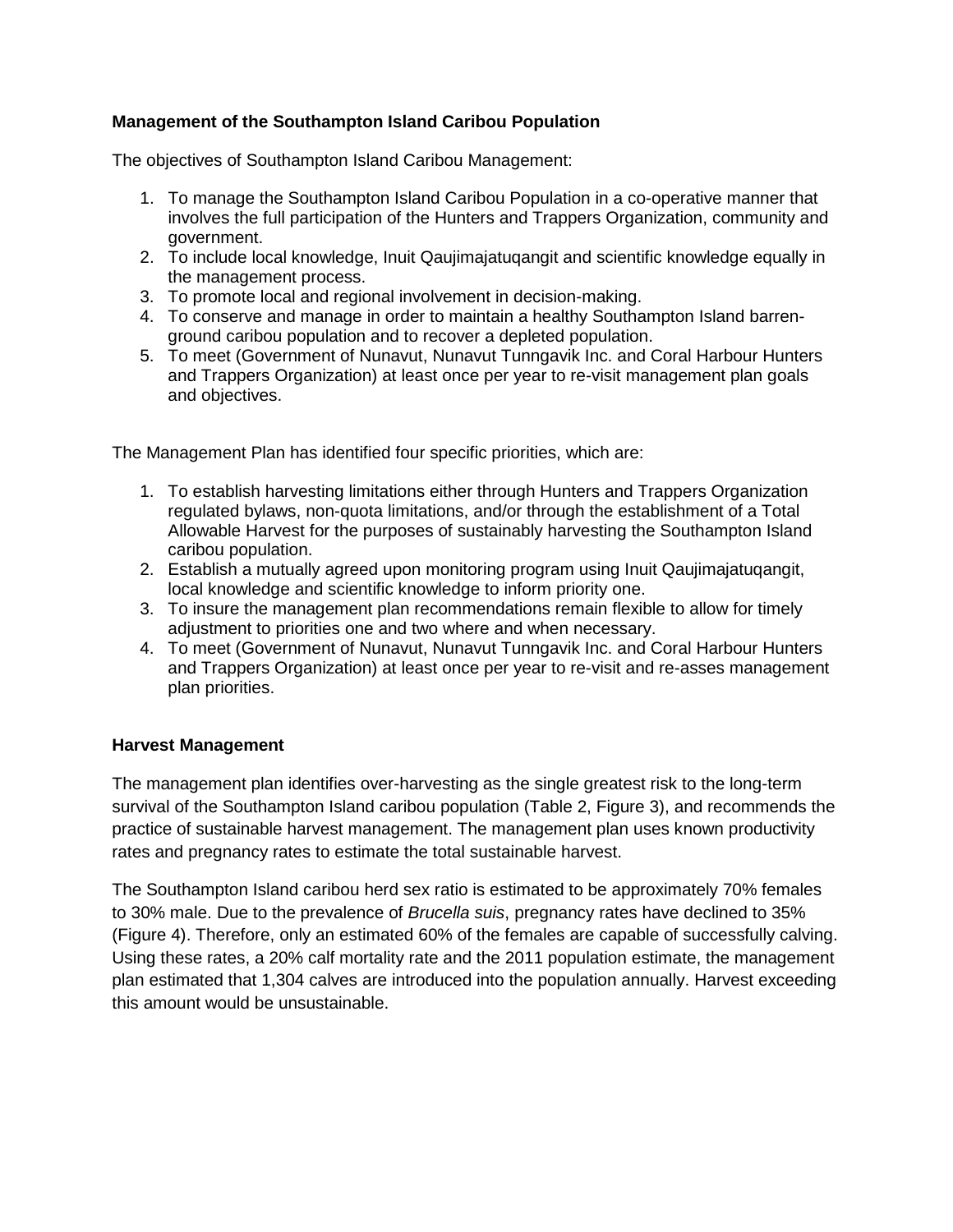# **Herd Management**

The Management Plan recommends three approaches to overall monitoring and management of the population that accounts for natural long term population fluctuations (Table 3).

### *Level – 1: Core Management (Stable or increasing trend/high population)*

Level 1 core management actions apply at all times during the population cycle and represents the minimum level of population management activities that need to be conducted. Core management actions are used to detect a decline in productivity and abundance.

#### *Level – 2: Enhanced Management (Declining trend)*

Level 2 is implemented when there is an indication that the population is declining. The management actions are designed to detect changes at a finer scale. At this level a total allowable harvest may have to be applied and/or modified.

#### *Level – 3: Critical Threshold Management (Population level below Basic Needs Level)*

Level 3 is implemented when there are not enough caribou to meet the basic needs level. Management actions for level 3 will remain the same for those at level 2, but would involve more intensive harvest management. At this level it is expected that non-quota limitations will be introduced and a Total Allowable Harvest will have to be set below the Basic Needs Level.

#### **Recommendations and Actions**

Following three meetings between Coral Harbour Hunters and Trappers Organization and Government of Nunavut, Department of Environment, both parties agreed that scientific and local knowledge indicate that the Southampton Island Caribou Population had attained "Level 3" status and required Critical Threshold Management.

Based on this decision the Management Plan recommends the following key management actions:

- 1. Set a Total Allowable Harvest of 600 caribou up until June 31<sup>st</sup> /2012 at which time a Total Allowable Harvest of 1,000 will be applied to the 2012/2013 harvesting season commencing July  $1<sup>st</sup>$ , 2012 and terminating June 31 $<sup>st</sup>$ , 2013. The setting of this Total</sup> Allowable Harvest is conditional on the following:
- 2. Ban all forms of commercial harvesting and remove all tag and tag allocations related to any and all commercial harvest of caribou on Southampton Island (Including White Island, considered a part of the Southampton Island caribou population).
- 3. Establish 2 non-quota limitations designed to maximize the available quota. These limitations include:
	- a. A restriction on the harvesting of any/all mature bulls.
	- b. A restriction on the harvesting of any/all Cow/calf pairs.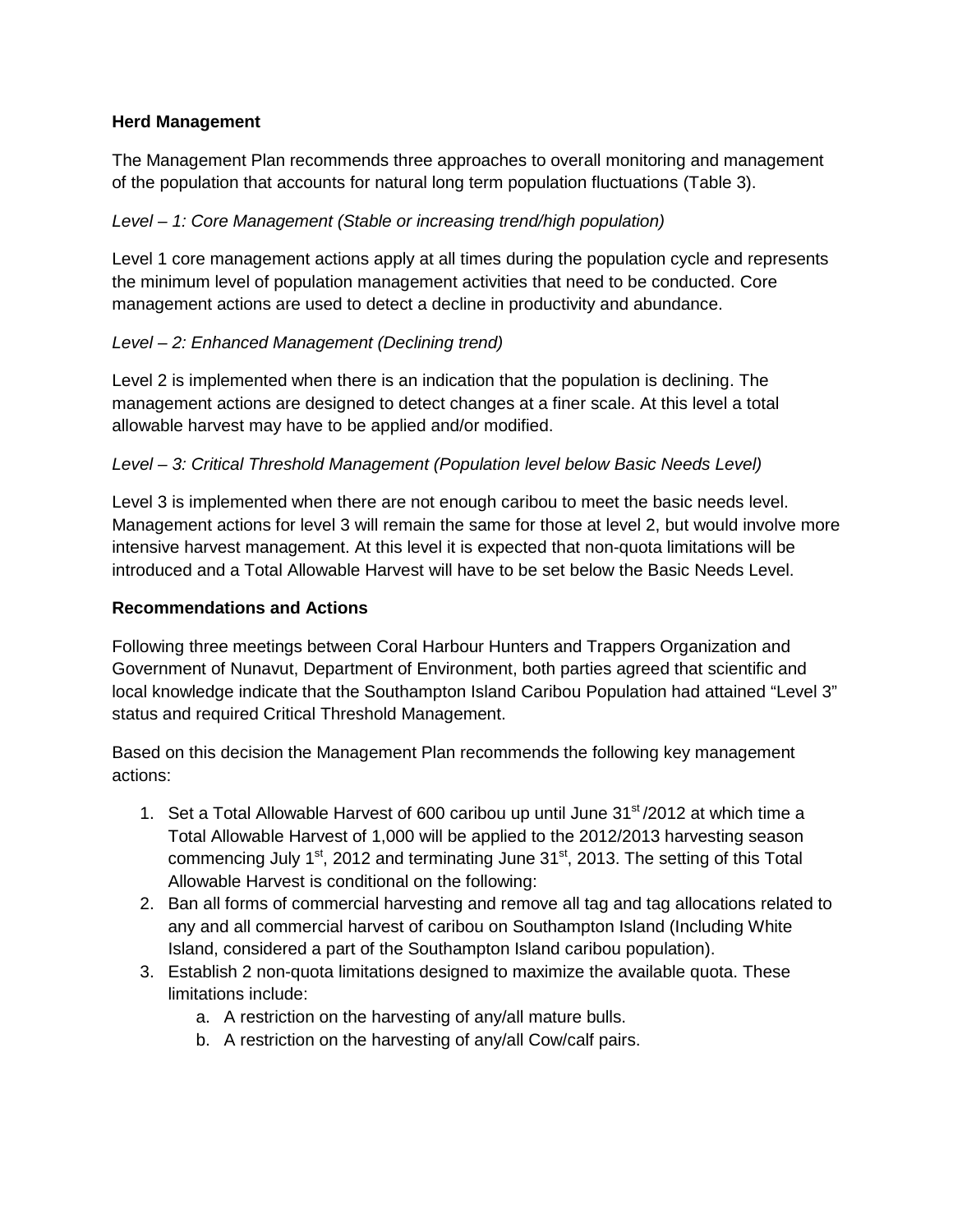

Figure 1. Ecoregions of Southampton Island, Coats Island and White Island (Natural Resources Canada, 2007).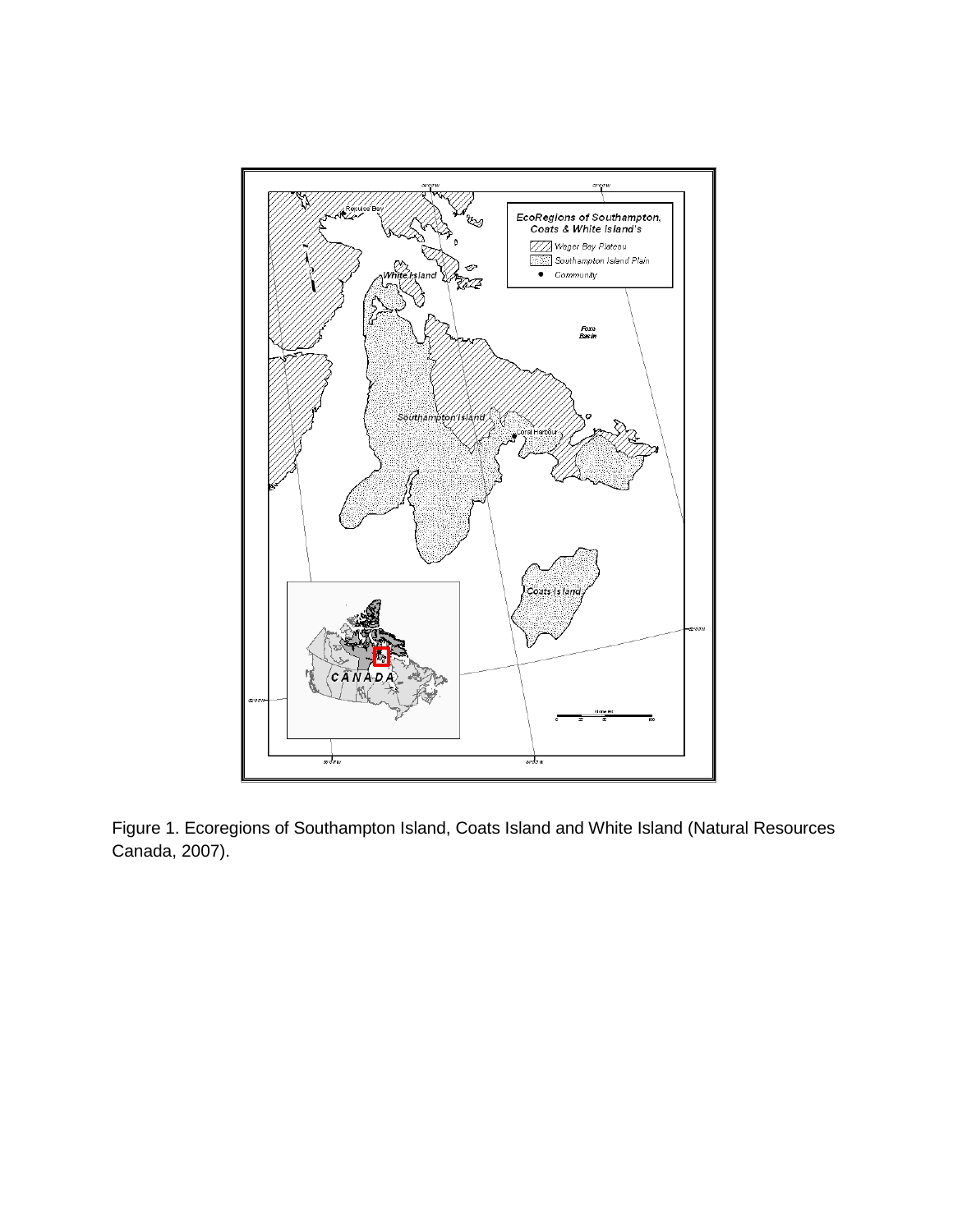

Figure 2. Airfreight records indicating kilograms of Southampton Island caribou meat shipped off the island per month. Baffin Island communities make up the predominate destinations.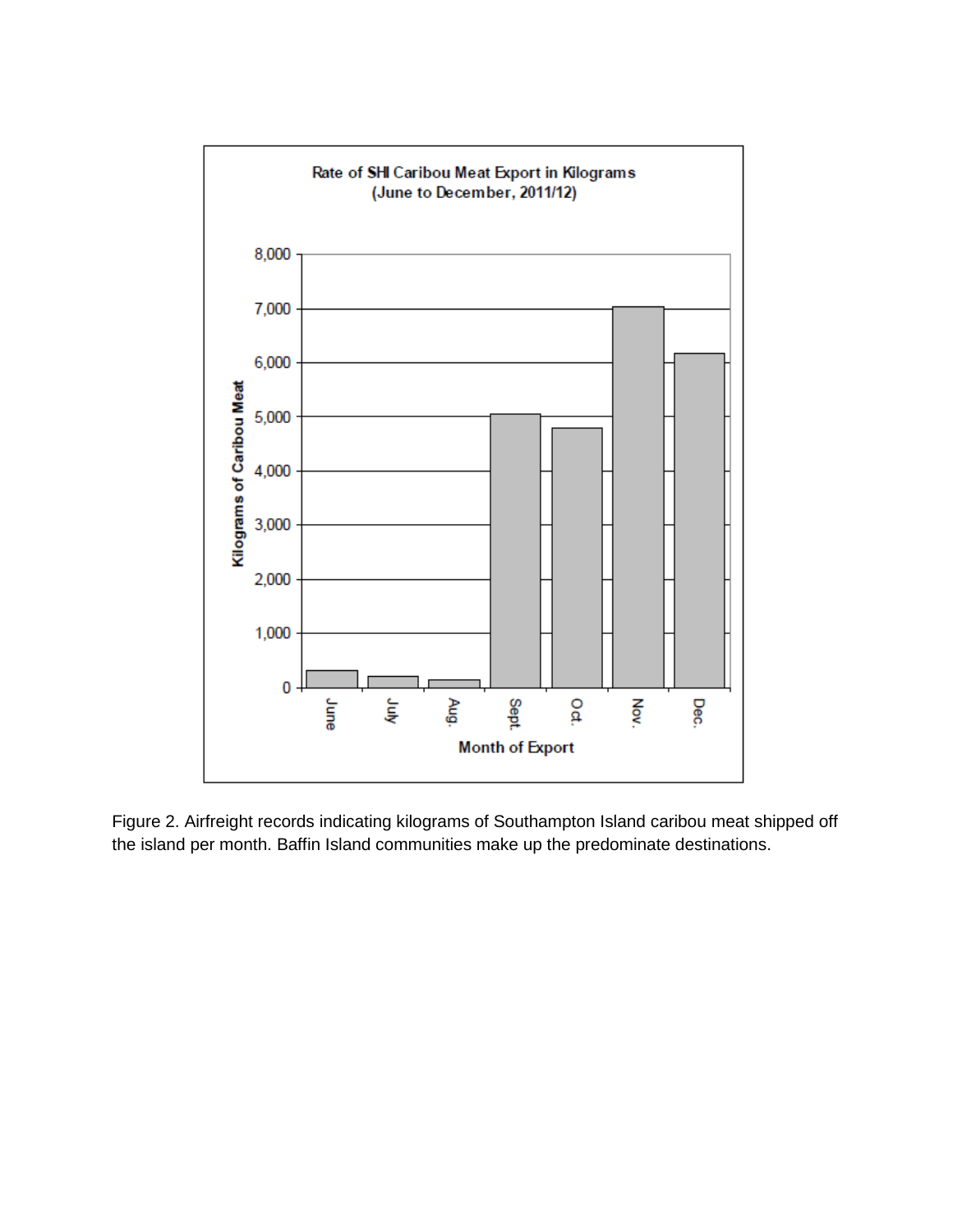

Figure 3. The estimated rate of decline over one year for the Southampton Island caribou population. Harvest rates are based on estimates of export (Airfreight records, June – January, 2012) and subsistence use (Priest and Usher, 2004). The lowest annual values for subsistence harvest were used to estimate total annual rate of harvest. Caribou population estimates include a 7.5% natural annual mortality rate (not including predation) spread across an 11 month period (Haskal and Bellard, 2005).



Figure 4. *Brucella* prevalence and pregnancy rates and herd abundance.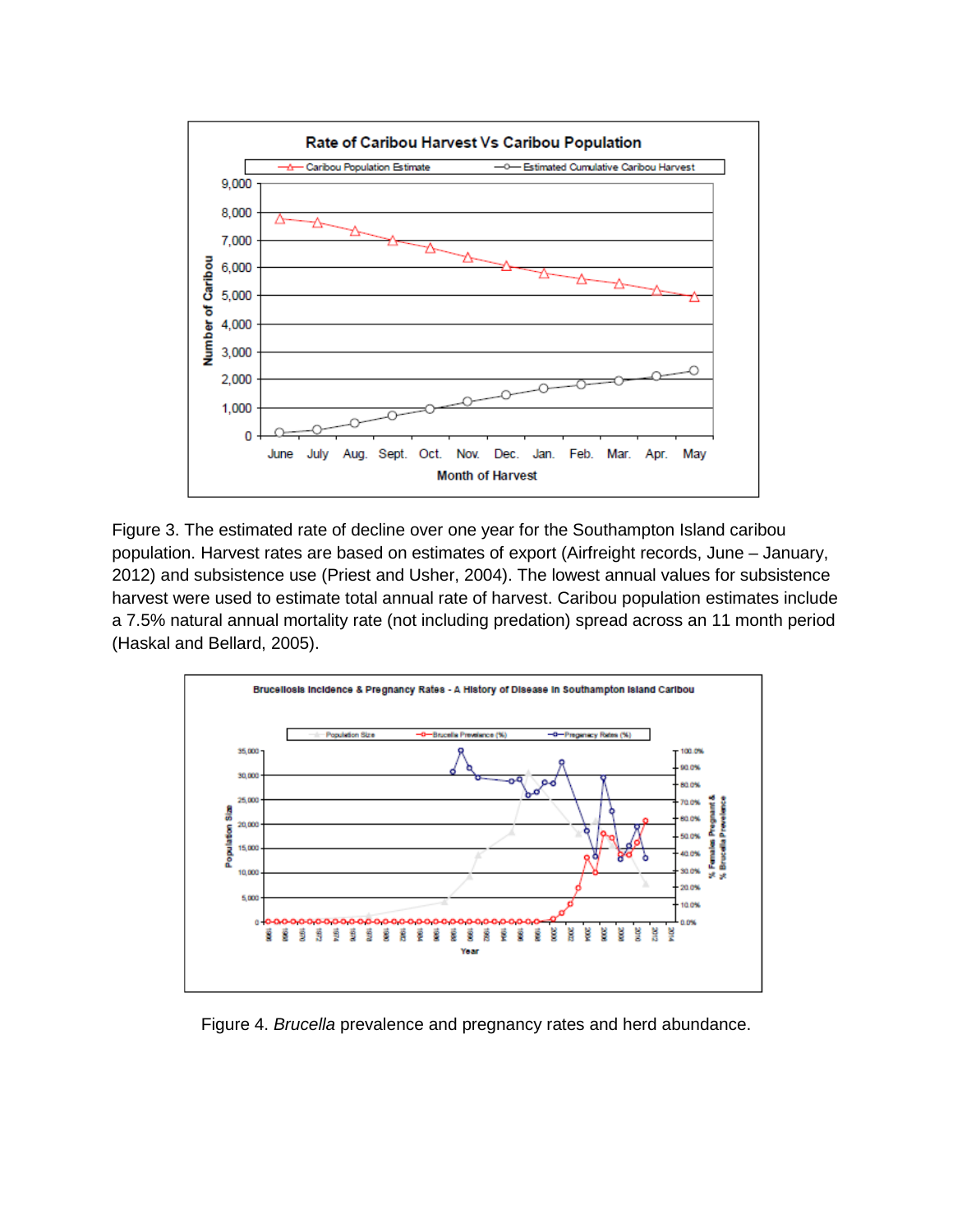Table 1. A brief history of the Southampton Island harvest including actual commercial harvest and estimated subsistence harvest (subsistence harvest estimated using government reports, HTO correspondence and personal communications with wildlife staff).

|                     | <b>Actual Harvest</b>          |                    |                        |                      |               |          |         |              |                                     |
|---------------------|--------------------------------|--------------------|------------------------|----------------------|---------------|----------|---------|--------------|-------------------------------------|
|                     | Subsistence (Values Estimated) |                    |                        |                      | Commercial    |          |         |              |                                     |
| <b>YEAR</b>         | Female $(\#)$                  | Male $(\tilde{n})$ | (estimated)<br>Unknown | (estimated)<br>Total | Female $(\#)$ | Male (#) | Unknown | Total $(\#)$ | <b>Total Harvest</b><br>(Estimated) |
| 1978                | 0                              | 25                 | 0                      | 25                   | 0             | 0        | 0       | 0            | 25                                  |
| 1979                | 0                              | 50                 | 0                      | 50                   | 0             | 0        | 0       | 0            | 50                                  |
| 1980                | 0                              | 50                 | 0                      | 50                   | 0             | 0        | 0       | 0            | 50                                  |
| 1981                | 0                              | 50                 | 0                      | 50                   | 0             | 0        | 0       | 0            | 50                                  |
| 1982                | 0                              | 50                 | 0                      | 50                   | 0             | 0        | 0       | 0            | 50                                  |
| 1983                | 20                             | 50                 | 0                      | 50                   | 0             | 0        | 0       | 0            | 50                                  |
| 1984                | 20                             | 50                 | 0                      | 50                   | 0             | 0        | 0       | 0            | 50                                  |
| 1985                | 20                             | 50                 | 0                      | 50                   | 0             | 0        | 0       | 0            | 50                                  |
| 1986                | 20                             | 50                 | 0                      | 50                   | 0             | 0        | 0       | 0            | 50                                  |
| 1987                | 50                             | 250                | 0                      | 250                  | 0             | 0        | 0       | 0            | 250                                 |
| 1988                | 0                              | 300                | 0                      | 300                  | 0             | 0        | 0       | 0            | 300                                 |
| 1989                | 100<br>0                       | 300                | 0                      | 300<br>400           | 0<br>0        | 0        | 0       | 0            | 300                                 |
| 1990<br>1991        | 0                              | 400<br>400         | 0<br>0                 | 400                  | 0             | 0<br>0   | 0<br>0  | 0<br>0       | 400<br>400                          |
| 1992                | 0                              | 400                | 0                      | 400                  | 0             | 0        | 0       | 0            | 400                                 |
|                     |                                |                    |                        |                      |               |          | 5       | 5            |                                     |
| 1993<br>1994        |                                |                    | 500<br>500             | 500<br>500           |               |          | 1,000   | 1,000        | 505<br>1,500                        |
| 1995                |                                |                    | 1,000                  | 1,000                |               |          | 2,356   | 2,356        | 3,356                               |
| 1996                |                                |                    | 1,000                  | 1,000                |               |          | 1,839   | 1,839        | 2,839                               |
| 1997                |                                |                    | 1,500                  | 1,500                | 2,356         | 1,009    | 0       | 3,365        | 4,865                               |
| 1998                |                                |                    | 1,500                  | 1,500                | 2,069         | 887      | 0       | 2,956        | 4,456                               |
| 1999                |                                |                    | 1,500                  | 1,500                | 514           | 580      | 0       | 1,094        | 2,594                               |
| 2000                |                                |                    | 1,500                  | 1,500                | 1,170         | 996      | 0       | 2,166        | 3,666                               |
| 2001                |                                |                    | 2,000                  | 2,000                | 2,070         | 1,626    | 0       | 3,696        | 5,696                               |
| 2002                |                                |                    | 2,000                  | 2,000                | 959           | 2,875    | 0       | 3,834        | 5,834                               |
| 2003                |                                |                    | 2,000                  | 2,000                | 3,403         | 1,602    | 0       | 5,005        | 7,005                               |
| 2004                |                                |                    | 2,000                  | 2,000                |               |          | 3,200   | 3,200        | 5,200                               |
| 2005                |                                |                    | 2,000                  | 2,000                | 2,766         | 1,272    | 0       | 4,038        | 6,038                               |
| 2006                |                                |                    | 2,000                  | 2,000                | 2,892         | 1,136    | 0       | 4,028        | 6,028                               |
| 2007                |                                |                    | 2,000                  | 2,000                | 1,446         | 1,129    | 0       | 2,575        | 4,575                               |
| <b>Grand Totals</b> |                                |                    | 25,475                 |                      |               |          | 41,157  | 66,632       |                                     |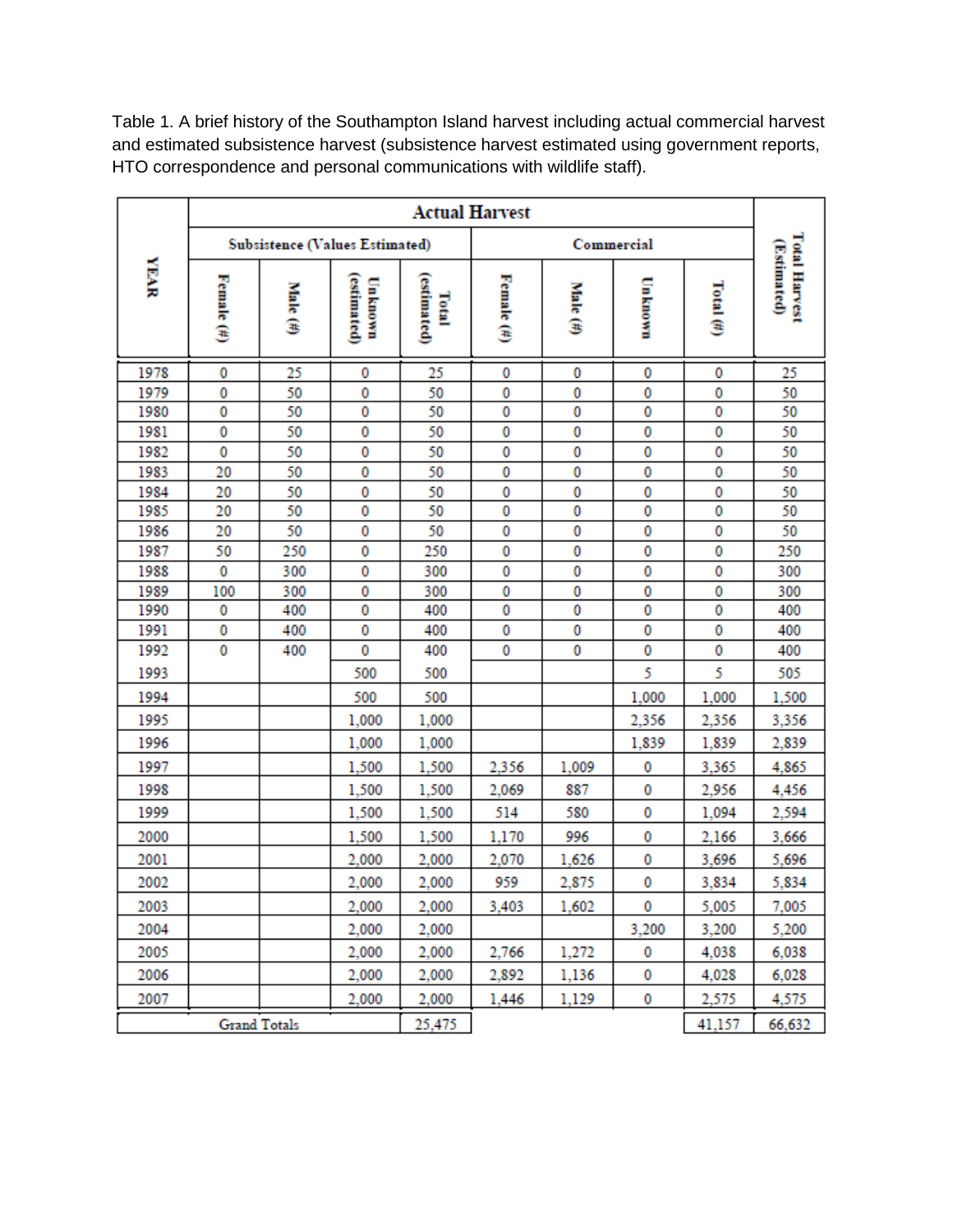Table 2. Estimated mortality rates and their impacts on population abundance of the Southampton Island barren-ground caribou population. All bold entries indicate statistically calculated estimates based on actual reports (Priest and Usher, 2004; Air Freight manifests, 2011; Haskellet al 2007). Non bold italics indicate estimates based on best available evidence and past trends, lacking statistical analysis to determine variability in the estimate.

| Month (2011-         | <b>Estimated Number of Caribou Removed From The</b><br><b>Population Through:</b> | <b>Estimated</b><br><b>Monthly</b> |                          |                         |  |
|----------------------|-----------------------------------------------------------------------------------|------------------------------------|--------------------------|-------------------------|--|
| 2012)                | <b>Caribou Meat</b><br><b>Exports</b>                                             | Subsistence<br><b>Harvesting</b>   | <b>Natural Mortality</b> | Population<br>Abundance |  |
| June                 | 9                                                                                 | 87                                 | 0                        | 7,762                   |  |
| July                 | 6                                                                                 | 85                                 | 53                       | 7,619                   |  |
| August               | 4                                                                                 | 256                                | 53                       | 7,305                   |  |
| September            | 144                                                                               | 130                                | 53                       | 6,978                   |  |
| October              | 137                                                                               | 65                                 | 53                       | 6,723                   |  |
| November             | 202                                                                               | 82                                 | 53                       | 6,386                   |  |
| December             | 177                                                                               | 73                                 | 53                       | 6,083                   |  |
| January              | 100                                                                               | 107                                | 53                       | 5,823                   |  |
| February             | 100                                                                               | 61                                 | 53                       | 5,609                   |  |
| March                | 100                                                                               | 29                                 | 53                       | 5,427                   |  |
| April                | 100                                                                               |                                    | 53                       | 5,211                   |  |
| May                  | 100                                                                               | 90                                 | 53                       | 4,969                   |  |
| <b>Annual Totals</b> | 1,180                                                                             | 1,128                              | 582                      | 4,969                   |  |